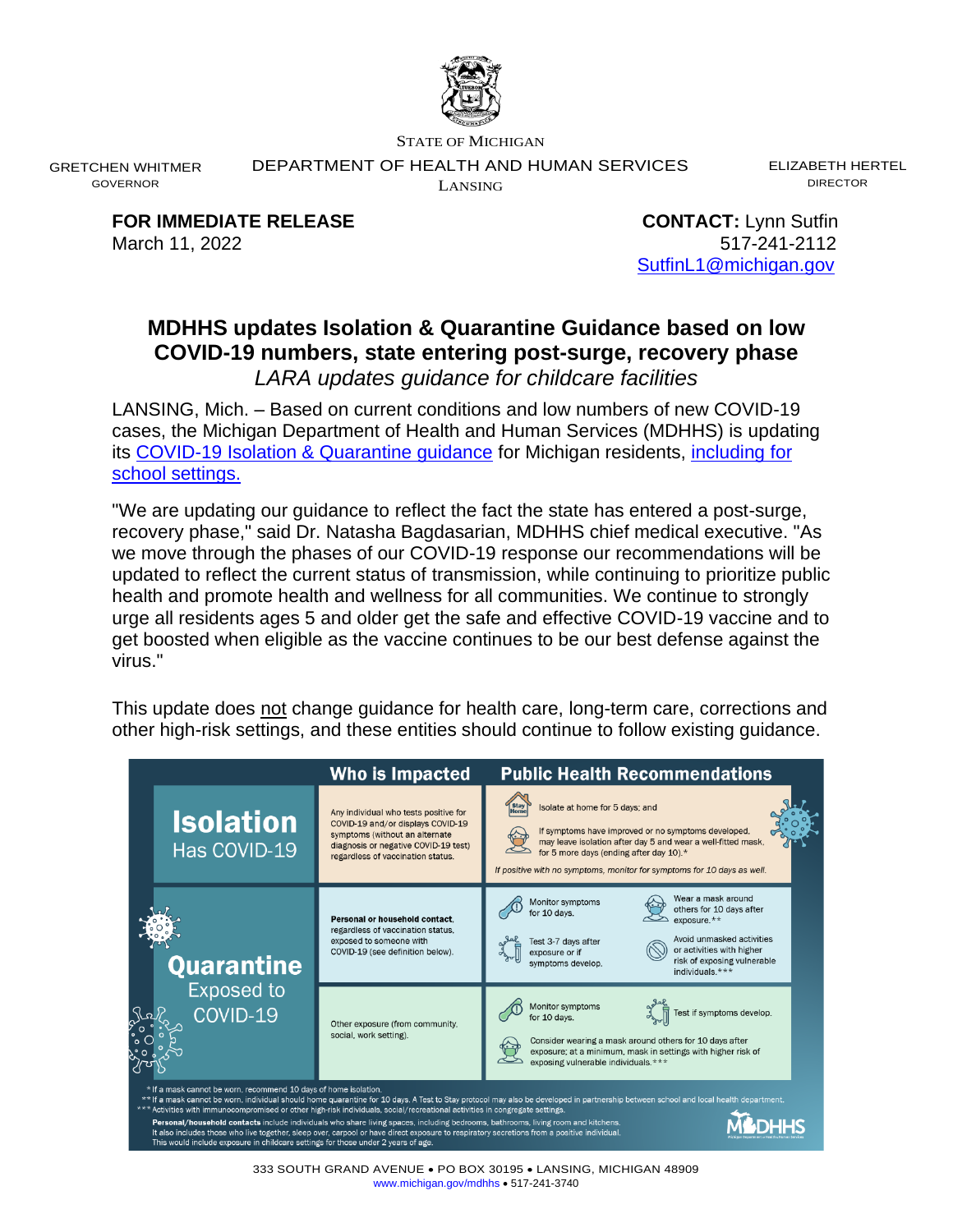### **ISOLATION**

- **Any individual who tests positive for COVID-19 and/or displays [COVID-19](https://www.cdc.gov/coronavirus/2019-ncov/symptoms-testing/symptoms.html)  [symptoms](https://www.cdc.gov/coronavirus/2019-ncov/symptoms-testing/symptoms.html) (without an alternate diagnosis or negative COVID-19 test) should isolate regardless of vaccination status:**
	- $\circ$  Isolate at home for the first five days (starting with the day after symptoms began or day after test was taken for those without symptoms); and
	- o If symptoms have improved or no symptoms developed, return to normal activities, while wearing a well-fitted mask, for the next five days to protect others.

#### AND

 $\circ$  If individual has a fever, stay home until fever free for a period of 24 hours without the use of fever reducing medications before returning to normal activities while wearing a well-fitted mask, until the 10-day period is complete.

OR

 $\circ$  Isolate at home for 10 days if unwilling/unable to wear a mask.

# **NOTIFICATION OF CONTACTS**

- Individuals who test positive for COVID-19 should also notify others whom they [had contact](https://www.cdc.gov/coronavirus/2019-ncov/daily-life-coping/tell-your-contacts.html) with during the time they were contagious (beginning two days before symptoms started or testing positive if no symptoms are present).
- Prioritize notification of individuals who are personal/household contacts\* and immunocompromised or high-risk individuals.
- Individuals would then follow the below guidance on Quarantine.

## **QUARANTINE**

Quarantine guidance may be adjusted to respond to and control outbreaks within unique settings as needed. Local leaders and individuals should work with their local health departments for outbreak response and follow additional quarantine recommendations as situations dictate to maintain a safer environment for community members.

- **Individual is exposed to someone who is positive for COVID-19 and:**
	- 1. Exposure is to a **personal/household contact:**
		- Conduct symptom monitoring for 10 days; and
		- Test at least one time if possible three to seven days after exposure and if symptoms develop; and
		- Wear a well-fitting mask for 10 days from the date of last exposure to protect others (home quarantine is an alternative for those who are unable or unwilling to mask); and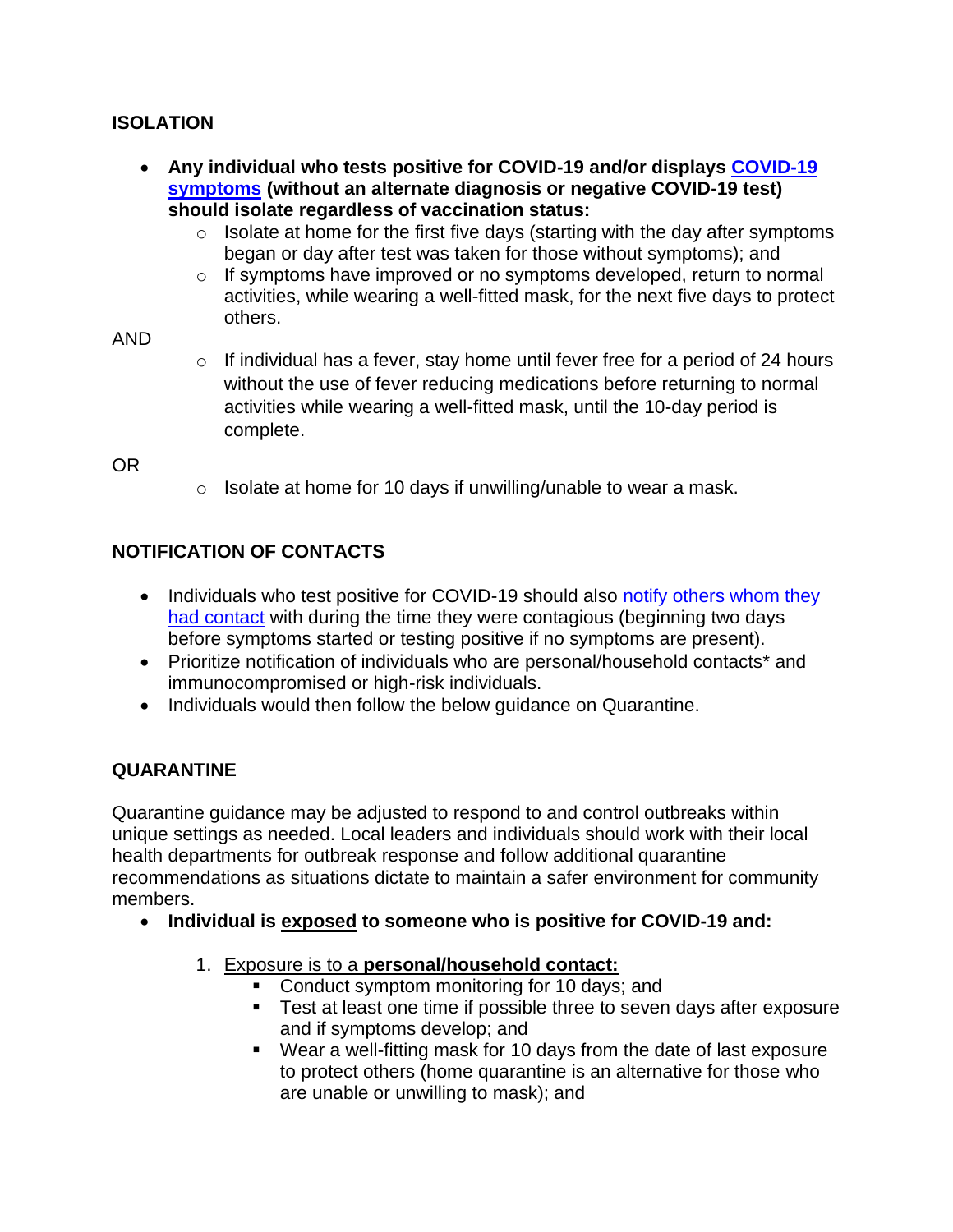- Avoid unmasked activities or activities with higher risk of exposing vulnerable individuals for 10 days from the date of last exposure
- 2. Exposure is to other type of contact (from a community, social or work setting)
	- Conduct symptom monitoring for 10 days; and
	- Test if symptoms develop; and
	- Consider wearing a well-fitting mask around others for 10 days from the date of last exposure to protect others. At a minimum, wear a mask in settings with higher risk of exposing vulnerable individuals

Along with MDHHS' updated guidance, there may also be local isolation & quarantine guidance, policies and/or orders from local health departments, organizations and/or school districts that must be followed. Policies established by event organizers and businesses may be instituted to fit the specific needs of their customers and should be followed.

In addition, [the Licensing and Regulatory Affairs Child Care guidelines](https://www.michigan.gov/documents/lara/Child_Care_Guidelines_-Updated_03.11.22FINAL_749779_7.pdf) have been updated to provide consistent recommendations with K-12 schools. This includes revised recommendations around masking to reflect personal choice.

Isolation and quarantine periods have been updated to align with MDHHS recommendations for the general population and K-12 schools. These changes make it easier for childcare staff members and families to navigate COVID-19 for the majority of children.

MDHHS supports adjusting recommendations as the state cycles through periods of response, recovery and readiness and following local health department decisions based on local conditions. As part of the state entering the Recovery phase, MDHHS has also rescinded its requirement that schools report confirmed and probable cases of COVID-19.

The COVID-19 cycle has been broken down into three key phases:

- **Response** Local and state public health implement rapid response to a surge. The public may be advised to increase masking, testing and social distancing.
- **Recovery** Post-surge. No immediate resurgence predicted. Local and state public health will monitor conditions that could lead to future surges.
- **Readiness** A surge in cases is expected, with implications on severity of illness and hospital capacity. Increased communication to the public regarding possible new risks.

During the recovery phase, masks remain an important tool in mitigating spread of COVID-19. Individuals who feel sick, may be at higher risk of infection or who feel better protected when masked should choose when they feel comfortable masking. Michiganders should consider their individual and family members' risk factors and vaccination status when making the personal decision whether to mask. Those with